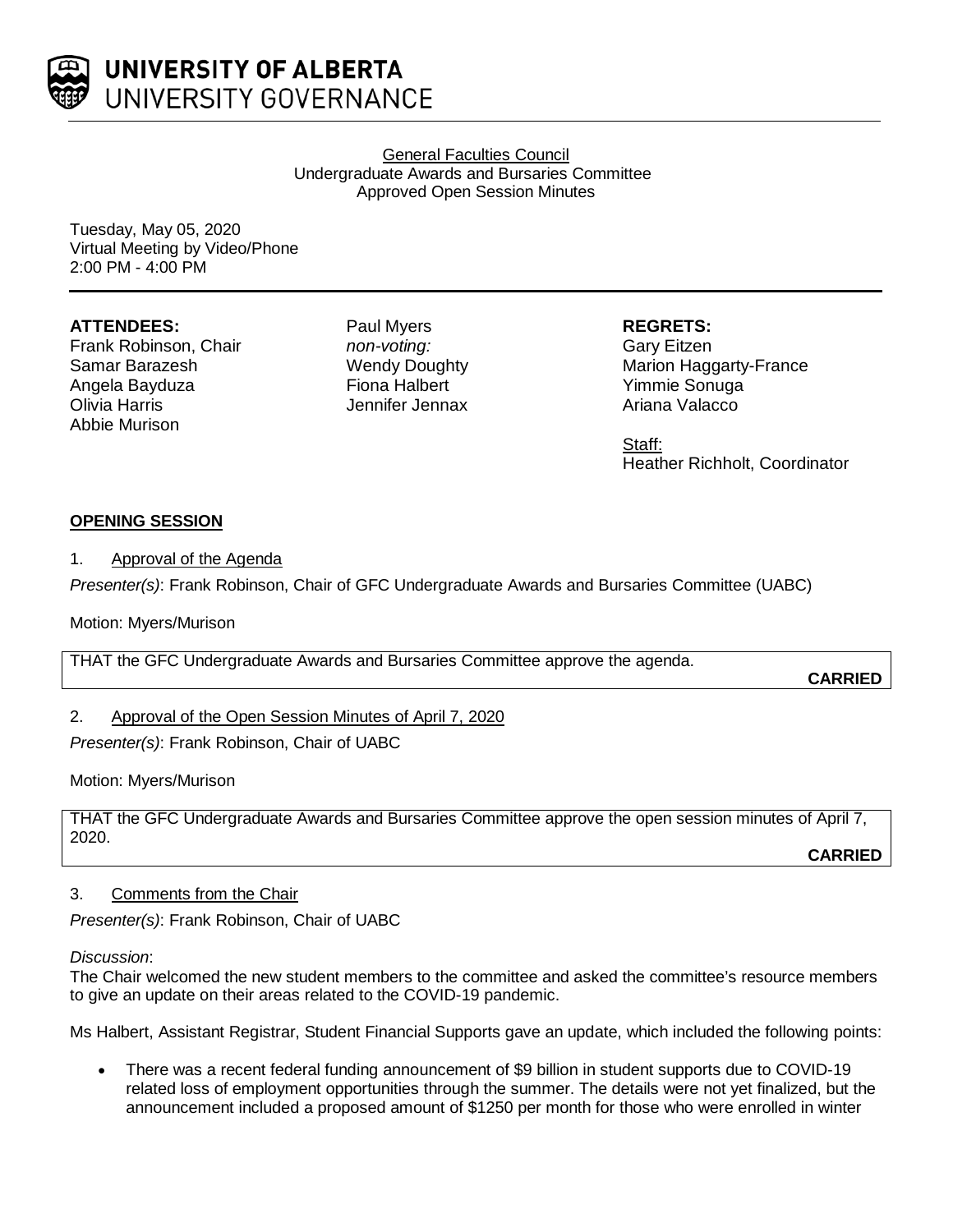term, and \$1750 for those students with dependents. This funding was meant for those students not eligible for Canada Emergency Response Benefit (CERB) funding and international students might be eligible.

- The federal government also committed to double all the grant (non-repayable) funding for the 2020/2021 year. Most of the grant programs were income-based grants, the largest being the Canada Grant for Full-Time Students. This grant would increase from \$3,000 to \$6,000 in the next year.
- There were expectations that federal and provincial student loan maximums would increase for the upcoming year.
- As of May 1, 2020 the university had funded 63 students directly affected by COVID-19 with a combined total of \$105,000.
- There were some FAQs on the COVID-19 website regarding funding available for spring/summer and fall terms, and information on this website would continue to be updated.
- Emergency support would be administered through the supplementary bursary program.
- The effects on merit based awards of the move to a credit/no-credit grading system for winter 2020 grades included:
	- o awards requiring satisfactory academic standing were not affected;
	- o those awards requiring superior academic standing would require that Faculties nominate and determine which students were eligible; and
	- o continuing awards were expected to be renewed at the normal rate.

Ms Halbert added that she was sad to announce the loss of a staff member with the disruption of a position that provided financial literacy education and support for students in her office.

Dr Doughty, Assistant Dean Student Success, Office of the Dean of Students reported the following update:

- The available supports from the Office of the Registrar had been very important for students who were struggling.
- Workshops and all one-on-one consultations in the Office of the Dean of Students had moved online.
- First Peoples House and their Elders were also offering support online.
- The Dean of Students had purchased Chromebooks to loan to students. These worked for some students but others needed more complex technology for their studies.
- The Health Clinic and Pharmacy in the Student Union Building were still operating.
- Exam accommodations were challenging but they were learning a lot and moving forward.
- An issue with the current system was that accommodations were not available through zoom so they would continue to work to find strategies to help with this.

Ms Jennax, Senior Director, Advancement Services, Office of Advancement reported that the "Give to the U of A" button on the university homepage linked to a fundraising page set up for donors who wished to contribute to COVID-19 related student and research support. The funds highlighted were the *U of A Emergency Student Support Fund*, which was approved at UABC last month, and the *COVID-19 and Emerging Pathogens Research Fund.*

# **ACTION ITEMS**

# 4. New Annually Funded Financial Supports for Approval

*Presenter(s)*: Fiona Halbert, Assistant Registrar, Student Financial Support; Allen Wolfe, Specialist, Student Financial Support, Office of the Registrar; Shari Klassen, Specialist, Student Financial Support, Office of the **Registrar** 

*Discussion*:

There was no discussion.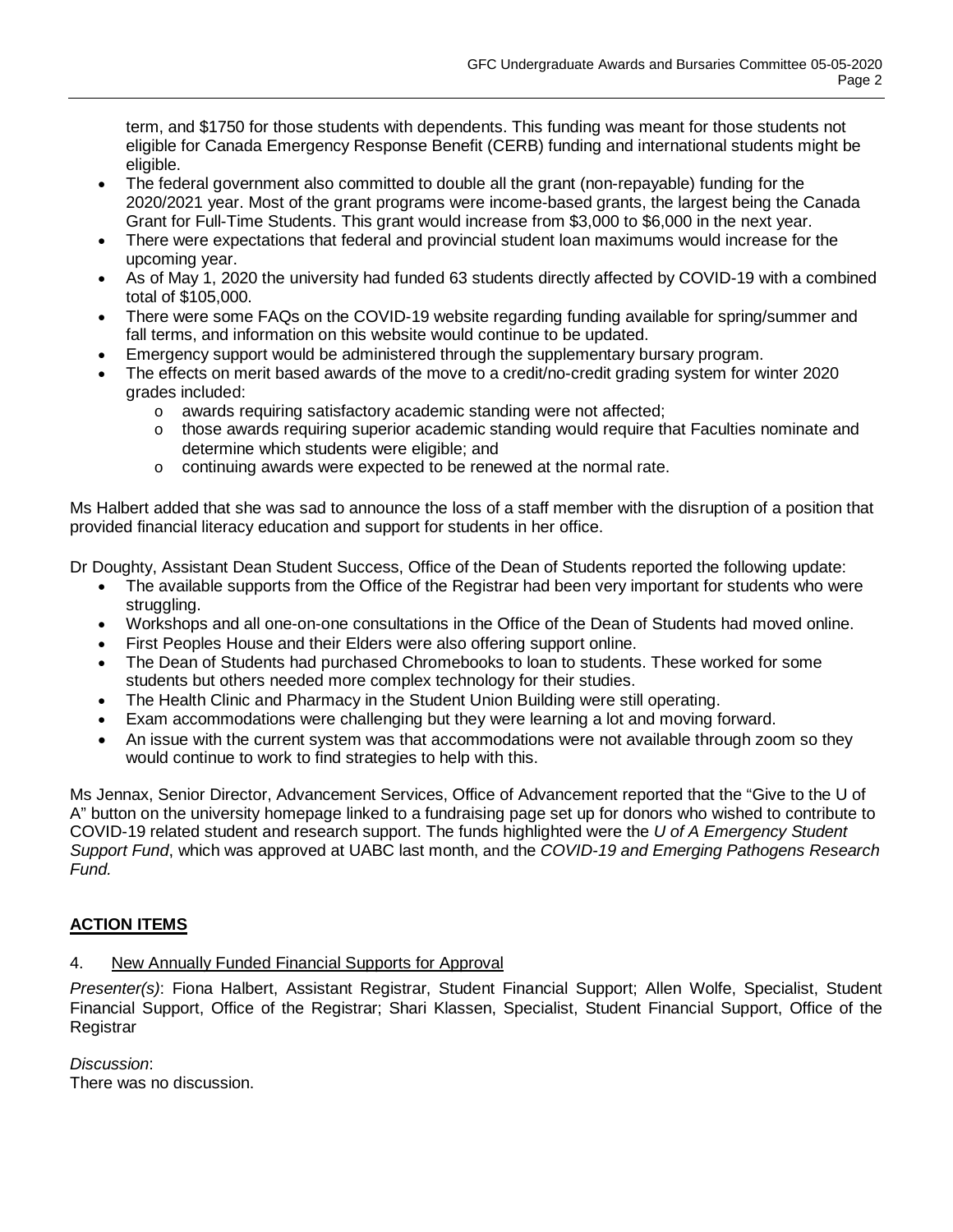## Motion: Myers/Harris

THAT the GFC Undergraduate Awards and Bursaries Committee approve, with delegated authority from General Faculties Council, the following new annually funded Undergraduate Awards and Bursaries, as submitted by Student Financial Support and as set forth in Attachment 1, to be effective immediately:

- Helen & Fred Bentley Award in Crop Sciences
- JLL Women in Real Estate Scholarship

**CARRIED**

### 5. New Endowed Financial Supports for Approval

*Presenter(s)*: Fiona Halbert, Assistant Registrar, Student Financial Support; Allen Wolfe, Specialist, Student Financial Support, Office of the Registrar; Shari Klassen, Specialist, Student Financial Support, Office of the **Registrar** 

### *Discussion*:

Members asked about the funding for the *Gordon English Memorial Bursary in Engineering* marked variable and for 2020-2021 only. Ms Halbert explained that the large first year gift was a result of the COVID-19 impact on student earnings and that the donor wanted to give money to more than one student that year.

### Motion: Murison/Myers

THAT the GFC Undergraduate Awards and Bursaries Committee approve, with delegated authority from General Faculties Council, the following new endowed Undergraduate Awards and Bursaries, as submitted by Student Financial Support and as set forth in Attachment 1, to be effective immediately:

- Gordon English Memorial Bursary in Engineering
- Dr Marlon Michel Class of 1999 Award in Medicine
- Eastwood Family Undergraduate Award in Orthodontics

**CARRIED**

### 6. Amended Financial Supports for Approval

*Presenter(s)*: Fiona Halbert, Assistant Registrar, Student Financial Support; Allen Wolfe, Specialist, Student Financial Support, Office of the Registrar; Shari Klassen, Specialist, Student Financial Support, Office of the **Registrar** 

*Discussion*:

There was no discussion.

### Motion: Myers/Murison

THAT the GFC Undergraduate Awards and Bursaries Committee approve, with delegated authority from General Faculties Council, the following amended Undergraduate Awards and Bursaries, as submitted by Student Financial Support and as set forth in Attachment 1, to be effective immediately:

• Peter Lougheed Leadership College Bursary

**CARRIED**

### 7. Amended Hybrid Financial Supports for Approval

*Presenter(s)*: Fiona Halbert, Assistant Registrar, Student Financial Support; Allen Wolfe, Specialist, Student Financial Support, Office of the Registrar; Shari Klassen, Specialist, Student Financial Support, Office of the Registrar

*Discussion*: